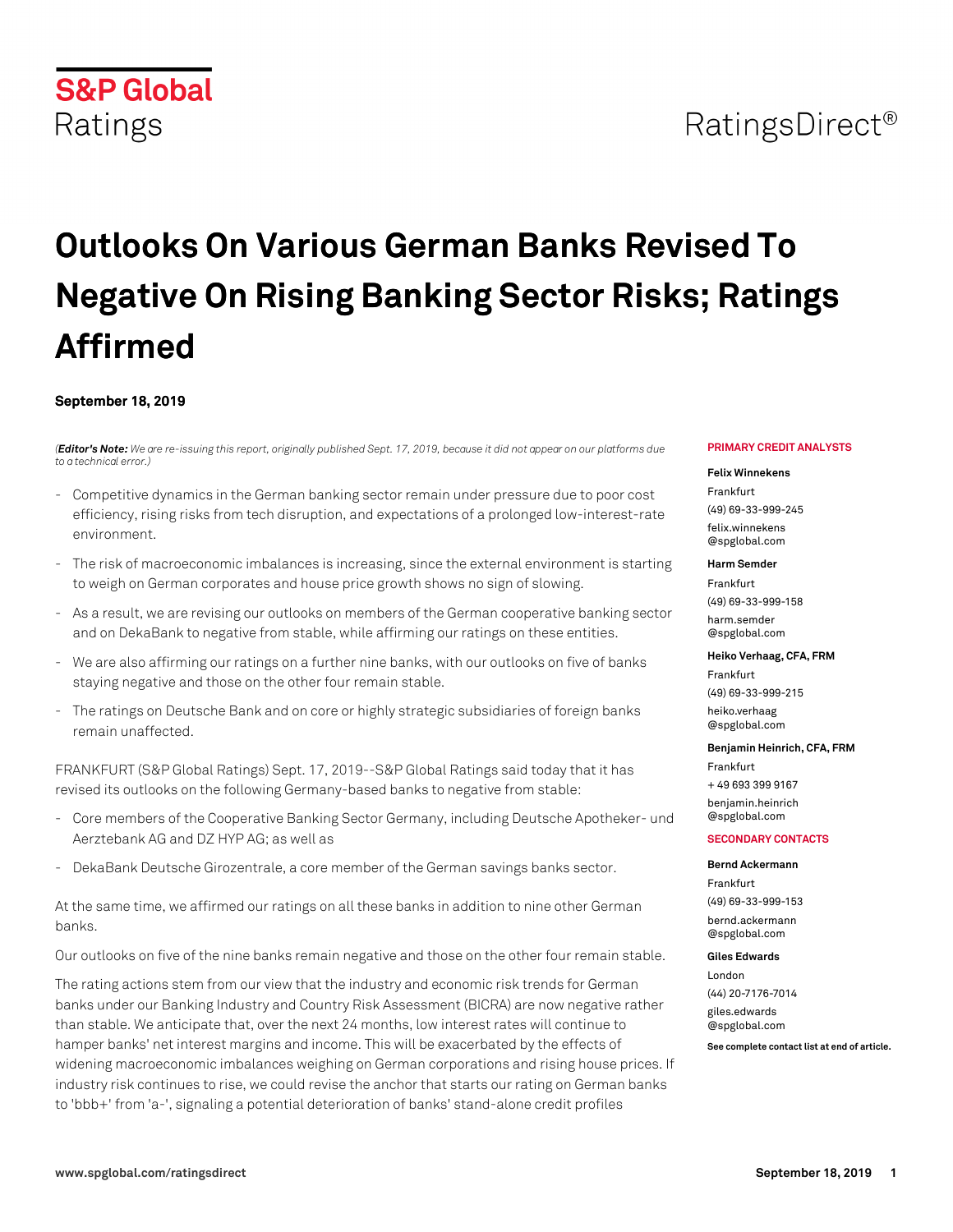#### (SACPs).

Our ratings on Deutsche Bank AG (BBB+/Stable/A-2) are unaffected because rising risk for Germany's banking system would not directly affect the components of our rating on Deutsche Bank, due to the bank's international diversification. More importantly, we see the success of the bank's ongoing restructuring as hinging principally on management's ability to restore profitability in global markets, in addition to completing the operational integration of its German retail business (see "Deutsche Bank 'BBB+/A-2' Ratings Affirmed On Restructuring Announcement; Outlook Stable," published July 15, 2019, on RatingsDirect). We acknowledge the challenging environment in which the bank is seeking to deliver on its restructuring plan. Unless we see a significant unexpected setback, we plan to review the rating before end-2019 to assess management's progress, considering the conditions we anticipate from 2020.

Similarly, our ratings on German subsidiaries of foreign banks considered to be core or highly strategic group members are unaffected by the change in BICRA trends. This is because we see their creditworthiness as directly linked to the overall credit strength of their parent institutions, given the integral role they play within their groups and the high likelihood that they would receive parental support if needed.

# **Risk trends within the banking industry have turned negative.**

The European Central Bank's announcement of further accommodative monetary policy measures provides additional evidence that ultra-low policy rates may prevail for longer than we assumed previously. This also contrasts with the gradual normalization of monetary policy we envisaged at the start of the year. Although the announced two-tier system for reserve remuneration might alleviate some of the burden of negative rates on German banks, lower market interest rates will likely offset this positive impact, in our view. We do not expect much relief on the liability side of banks' balance sheets, given German banks' difficulty in passing negative rates on to retail depositors. Rather, we expect net interest margins will keep declining as older, higher yielding loans mature or are refinanced at lower rates, potentially further eroding an important source of profits.

In particular, we believe this signals a negative industry risk trend because most German banks' profitability has already been trailing that of their European peers. Some of the country's large universal banks are still restructuring and face fierce competition from foreign and domestic banks, especially in corporate lending. Savings and cooperative banks, which together account for over 50% of the German market by deposits, are grappling with large branch networks and a decentralized structure, which makes extensive cost-cutting difficult to implement. Moreover, these banks' business models are less profit-led than those of other banks, given their shareholder structure.

In addition, a large share of German banks have poor efficiency ratios, due to restructuring and legal costs, but many are unable to cut operating costs quickly due to the complexity of rightsizing their operating models. Importantly, however, German banks' cost bases remain under pressure from much-needed investments to update their core banking systems and increase the digital offering to meet customers' expectations. German banks have been slow to adapt to the rising competition from fintechs and Big Tech, increasing their exposure to tech disruption (see "Tech Disruption In Retail Banking: German Banks Have Little Time For Digital Catch-Up," published May 14, 2019).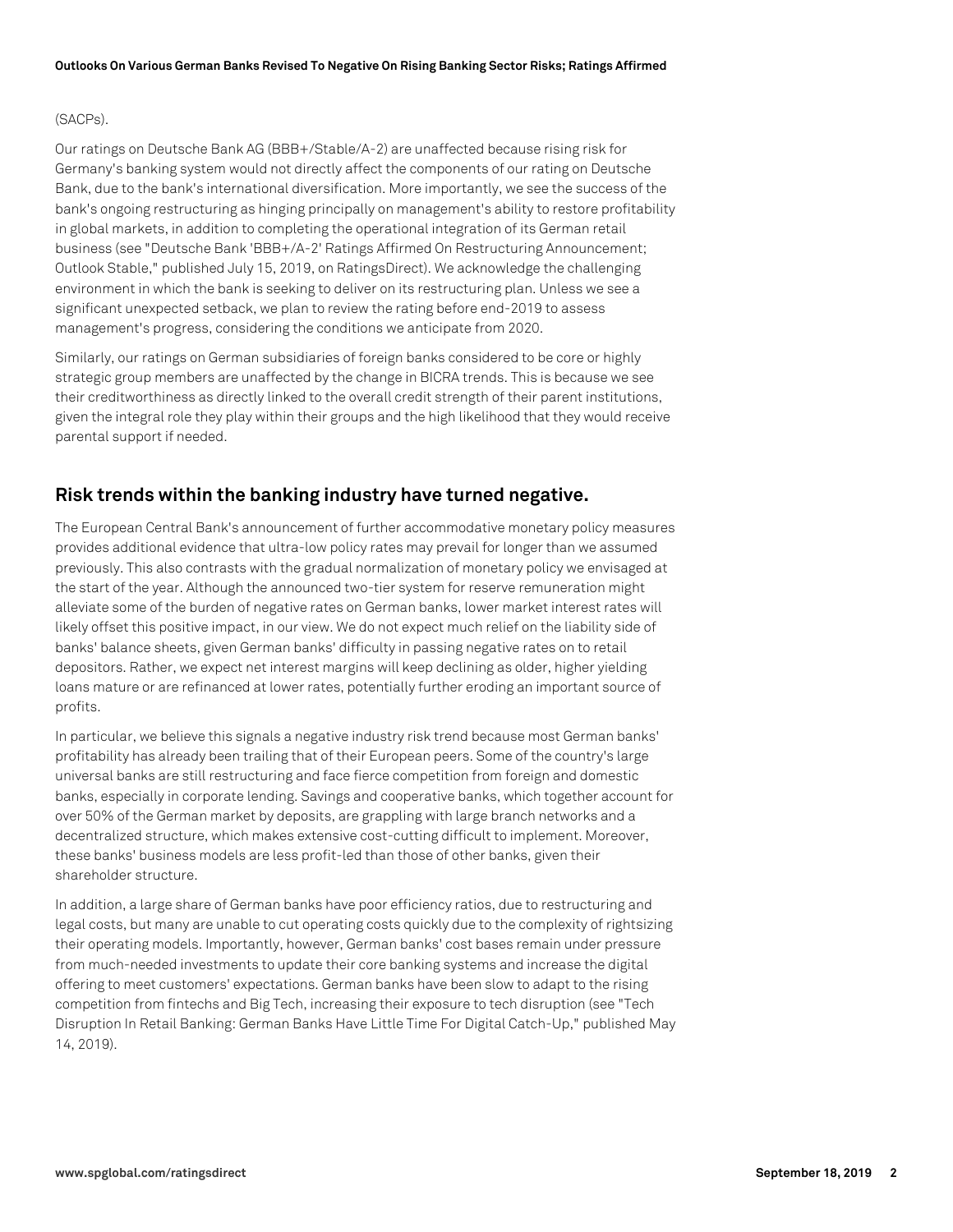# **Germany's economy is showing clear signs of weakness, for instance in the manufacturing sector.**

The external environment poses a heightened risk for Germany's export-led economy. Exports accounted for 47% of GDP in 2018. The ongoing U.S.-China trade war, Brexit-related uncertainties, and slowing growth in emerging markets are clouding Germany's growth prospects. Simultaneously, traditional sectors, such as the auto industry, are going through a significant transformation entailing risks to companies along the supply chain. Positively, domestic demand and the services sector are holding up relatively well, in view of still low unemployment rates. We expect economic growth to decline to about 0.6% in 2019, from 1.9% on average over 2015–2018. This situation has already led some companies to announce layoffs and delay investments.

Overall, therefore, we believe the economic environment for German banks will become increasingly difficult. Slowing GDP growth will make it tougher for banks to offset lower margins with higher volumes. Moreover, risk costs, which have decreased since 2015, will likely rise once again, hurting banks with large corporate exposures more than others. Fierce competition for corporate lending business also raises the question of whether these risks were adequately priced over recent years.

House price growth remains strong and mortgage lending has picked up. Nevertheless, we believe German banks' mortgage lending standards remain conservative. Borrowers are often required to contribute up to 30% of the selling price, and mortgages are typically long term (10 years or more) and at fixed interest rate. Moreover, to be eligible for mortgage-covered bond pools, loans have to satisfy very strict loan-to-value requirements for which the value is measured through an economic cycle. Still, the lack of certain systemwide data, such as loan-to-value ratios, hampers a deeper analysis of the market. Moreover, while house prices are just reaching long-term averages, the Bundesbank estimates they are overvalued by 15%–30% in large cities.

That said, Germany's highly flexible and diverse economy, and ample buffers thanks to low government deficits and a sizable net external creditor position, support the banking system's stability. Consequently, economic risk for German banks remains low in a global comparison.

# **Cooperative Banking Sector Germany**

We revised our outlooks on the core group members of Germany's cooperative banking sector, including DZ BANK AG, to negative since increasing economic and industry risks will likely put additional pressure on their risk exposures and risk-adjusted profitability in the medium term. The negative outlook indicates that we could lower our ratings within the next two years.

# **Downside scenario**

More specifically, if we revise our anchor for German banks to 'bbb+' from 'a-', we could lower our 'AA-' issuer credit rating (ICR) on the cooperative banking sector's core members, and our related issue ratings on the banks' senior preferred debt, senior subordinated debt, and regulatory capital instruments.

We could also lower the ratings if the sector's market position and ability to cover normalized credit losses weakened, its aggregate risk-adjusted capital (RAC) ratio declined to less than 10%, the sector shifted into higher-risk areas, or underwriting quality loosened.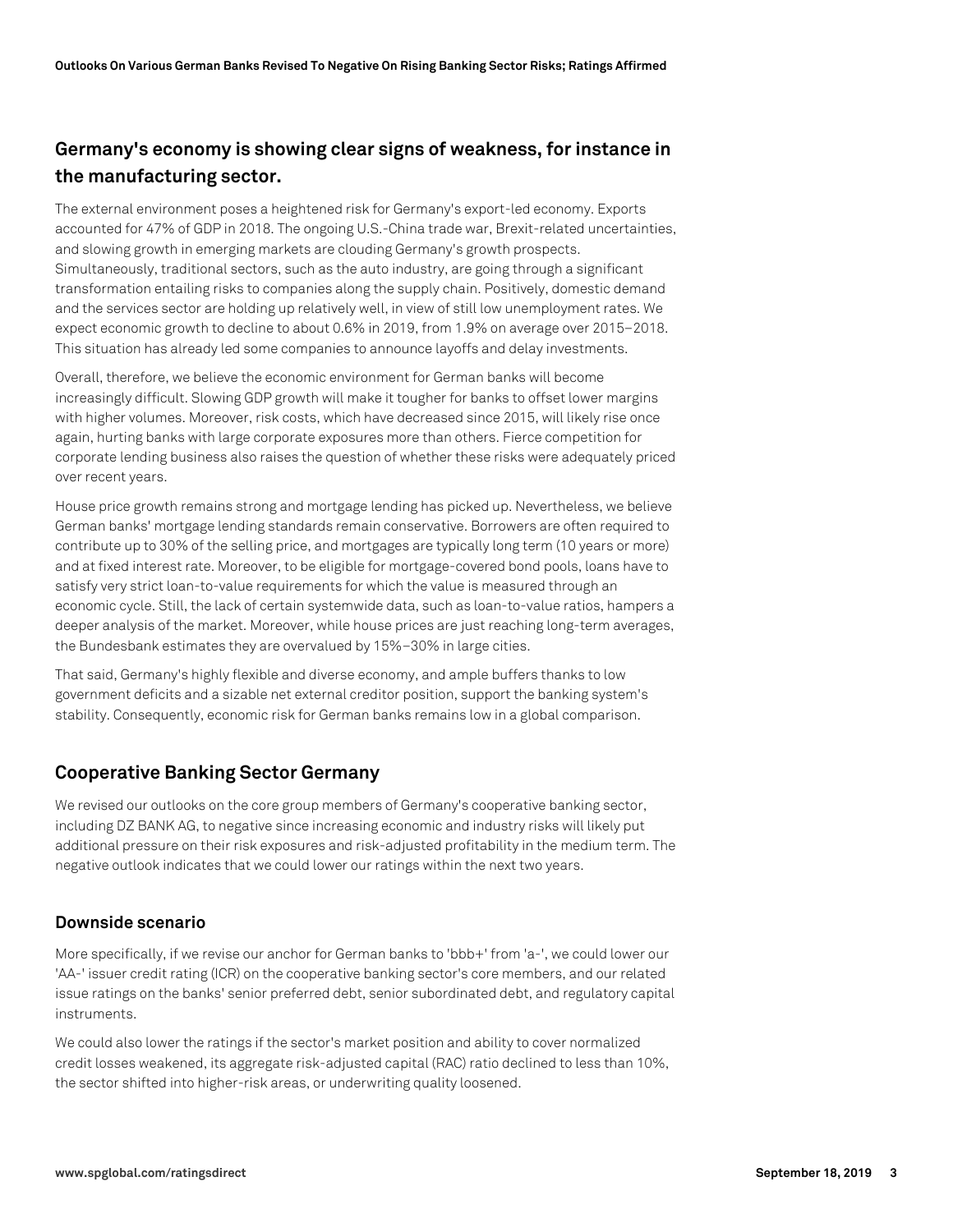# **Upside scenario**

We could revise our outlooks to stable over the next 24 months if we were to see stable economic and industry risk trends for the German banking industry. Moreover, we may revise the outlooks to stable if the sector's business model and risk profile remain robust, and the sector displays much higher resilience to a weakening economic cycle than other German banks or similarly rated international peers.

We also believe the successful execution of a more holistic strategy and material progress in addressing structural weaknesses, such as cost efficiency and below-average market positions in corporate and private banking, remain pivotal.

# **Deutsche Apotheker- und Aerztebank eG**

Our negative outlook on Apobank indicates the possibility of a downgrade within the next two years if increasing economic and industry risks put additional pressure on the cooperative banking sector's risk exposures and risk-adjusted profitability over that period.

# **Downside scenario**

We could lower our 'AA-' ICR on Apobank and our related issue ratings on the bank's senior preferred debt, senior subordinated debt, and regulatory capital instruments if the sector's anchor deteriorates to 'bbb+' from 'a-'. We could also lower the ratings if the sector's market position and ability to cover normalized credit losses weakened, if its aggregate RAC ratio declined to less than 10%, the sector shifted into higher-risk areas, or underwriting quality loosened.

We could also consider a negative rating action if, contrary to our base-case expectations, we observed significant weakening of Apobank's strategic importance to the sector, leading us to change our view of its core group status. However, we currently see this scenario as highly unlikely.

# **Upside scenario**

We could revise our outlook on Apobank to stable over the next 24 months if we were to see stable economic and industry risk trends for the German banking industry. Moreover, we may revise the outlook to stable if the cooperative sector's business model and risk profile remain robust, and the sector displays much higher resilience to a weakening economic cycle than other German banks or similarly rated international peers.

We also believe the successful execution of a more holistic strategy and material progress in addressing structural weaknesses, such as cost efficiency and below-average market positions in corporate and private banking, remain pivotal.

# **DZ HYP AG**

Our negative outlook on DZ HYP indicates the possibility of a downgrade within the next two years if increasing economic and industry risks put additional pressure on the cooperative banking sector's risk exposures and risk-adjusted profitability over that period.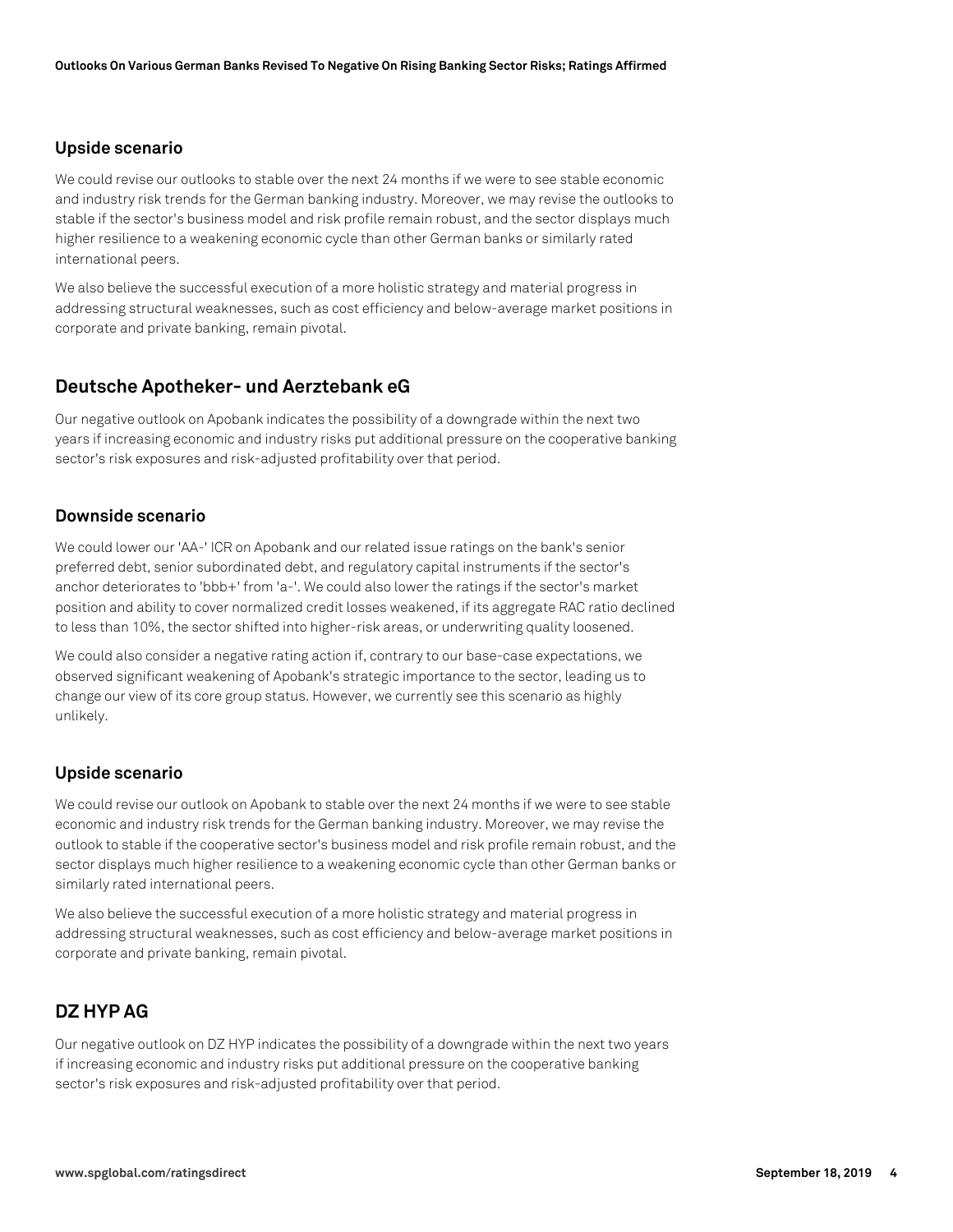### **Downside scenario**

We could lower our 'AA-' ICR on DZ HYP and our related issue ratings on the bank's senior preferred debt, senior subordinated debt, and regulatory capital instruments if the sector's anchor deteriorates to 'bbb+' from 'a-'. We could also lower the ratings if the sector's market position and ability to cover normalized credit losses weakened, its aggregate RAC ratio declined to less than 10%, the sector shifted into higher-risk areas, or underwriting quality loosened.

We could also consider a negative rating action if, contrary to our base-case expectations, we observed significant weakening of DZ HYP's strategic importance to the sector, leading us to change our view of its core group status. However, we currently see this scenario as highly unlikely.

### **Upside scenario**

We could revise our outlook on DZ HYP to stable over the next 24 months if we were to see stable economic and industry risk trends for the German banking industry. Moreover, we may revise the outlook to stable if the cooperative sector's business model and risk profile remain robust, and the sector displays much higher resilience to a weakening economic cycle than other German banks or similarly rated international peers.

We also believe the successful execution of a more holistic strategy and material progress in addressing structural weaknesses, such as cost efficiency and below-average market positions in corporate and private banking, remain pivotal.

# **DekaBank Deutsche Girozentrale**

We revised our outlook on DekaBank, a core member of the German savings banks group, to negative due to increasing economic and industry risks for the German banking sector. In particular, the German savings banks' profitability will be exposed to a prolonged period of low interest rates, the effects of external economic headwinds, and unabated house price growth.

#### **Downside scenario**

We could lower our ratings on DekaBank over the next 24 months if we revised the starting point of our ratings to 'bbb+' from 'a-'. We could also take a negative rating action if the German savings banks' profitability drops, preventing the group from covering its normalized credit losses, or if the sales volumes of DekaBank's products through the savings banks network decreased over a prolonged period.

#### **Upside scenario**

We could revise our outlook to stable over the next 24 months if we were to see stable economic and industry risk trends for the German banking industry. We consider an upgrade to be a remote possibility at this time. It would require the German savings banks to demonstrate stronger profitability, a broader franchise, or sustainably healthy capitalization.

We do not assign outlooks to bank issue ratings. That said, we expect our ratings on DekaBank's senior subordinated (senior nonpreferred) issuances will move in tandem with our ICR on the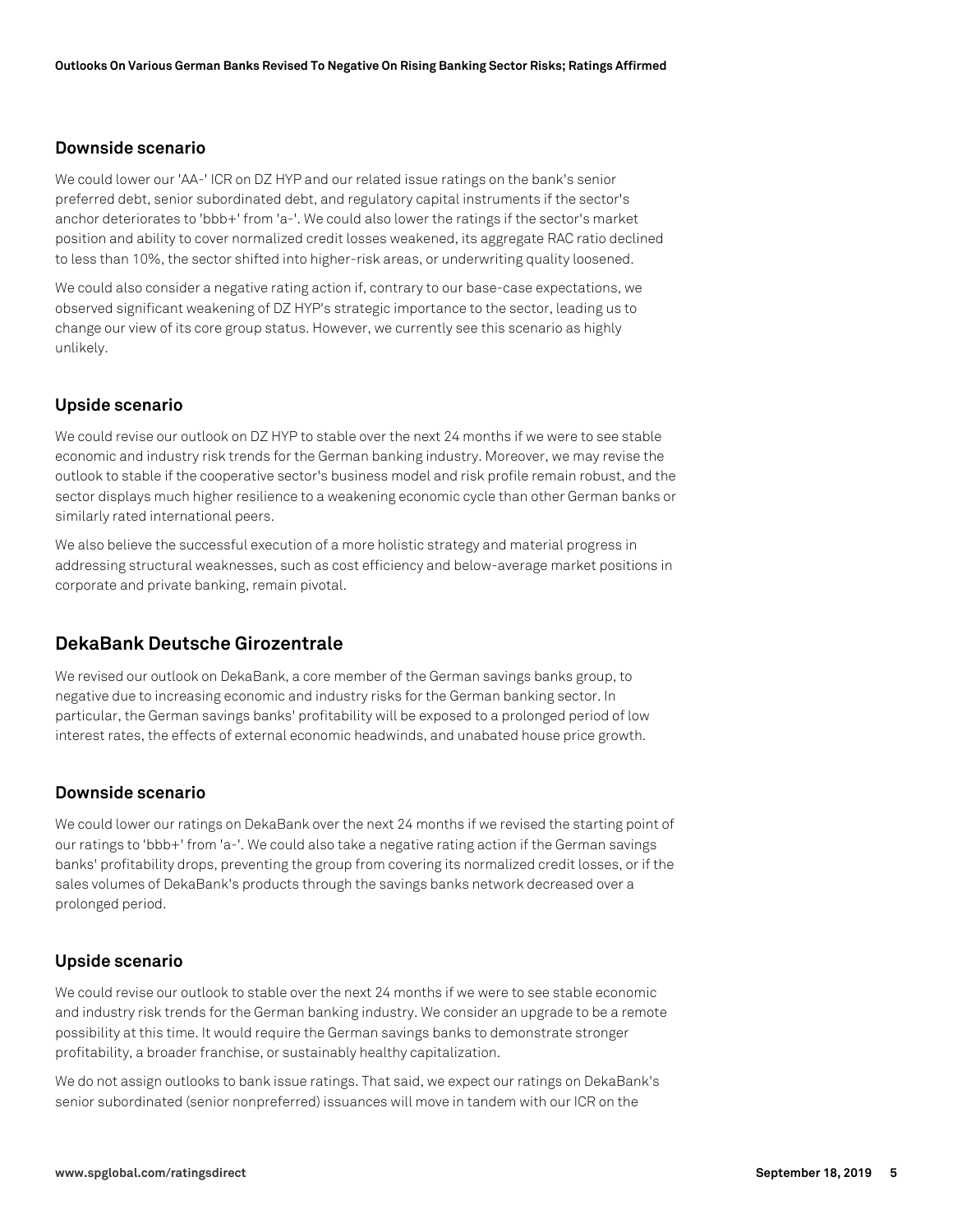bank.

# **Outlooks On The Nine Other Banks**

# **Commerzbank AG**

Our outlook on Commerzbank remains negative, indicating that we could downgrade Commerzbank within the next two years. In our view, over that period, rising economic and industry risks will make it more difficult for Commerzbank to improve its risk-adjusted profitability to that of similarly rated banks.

If economic or industry risk were to rise further, we would likely revise the anchor that starts our rating on Commerzbank to 'bbb+' from 'a-', given the bank's international asset allocations and focus on export-oriented German corporate customers.

Moreover, we still see little room for a major setback in Commerzbank's multiyear "CBK 4.0" strategy to strengthen its leading franchise in German corporate banking and improve the market share and performance of its retail banking and private wealth management divisions. In our view, Commerzbank needs a sustainable improvement in its risk-adjusted earnings and capital position to weather worsening credit cycles, rising competition, and low interest rates, also because of its currently weak equity valuations and potential attractiveness as a merger target.

**Downside scenario** We could lower our 'A-' ICR on Commerzbank, as well as the related issue ratings on the bank's senior preferred debt, senior subordinated debt, and regulatory capital instruments if Commerzbank's anchor were to deteriorate to 'bbb+' from 'a-'.

In addition, we could downgrade Commerzbank if it fails to deliver on its multiyear strategy to strengthen its capitalization and earnings, with the RAC ratio not improving sustainably above 10%. This could lead us to lower our issue ratings on Commerzbank's senior subordinated debt and regulatory capital instruments. We would also lower the ICR and ratings on related senior unsecured debt if we saw no offsetting rating factors, such as higher amounts of excess total adjusted capital in the bank's additional loss-absorbing capital (ALAC) buffer.

More specifically, a downgrade could follow weakening of aggregate bail-in-able debt levels or ALAC protecting senior creditors in the event of a resolution. If Commerzbank is unable to maintain a rolling two-year ALAC buffer of 5%-8% of risk-weighted assets (by our definition) in line with our forecasts, we would likely remove the notch of uplift in our long-term rating on the bank. This is because it implies holders of senior preferred debt would be less protected in the event of a resolution. Under this particular scenario, we would not necessarily lower our 'BBB' issue ratings on Commerzbank's senior subordinated debt or regulatory capital instruments because we derive them from our assessment of Commerzbank's SACP.

**Upside scenario** We could revise our outlook to stable over the next 24 months if we were to see stable economic and industry risk trends for the German banking industry.

At the same time, Commerzbank needs to demonstrate strengthening of its business position with more stable, diverse retail and midsize corporate banking, alongside less volatile and sustainably improved earnings and risk position compared with similarly rated international peers'. More robust capitalization and ALAC buffers to cushion unexpected setbacks in its transformation would support the current one-notch uplift in our long-term ICR.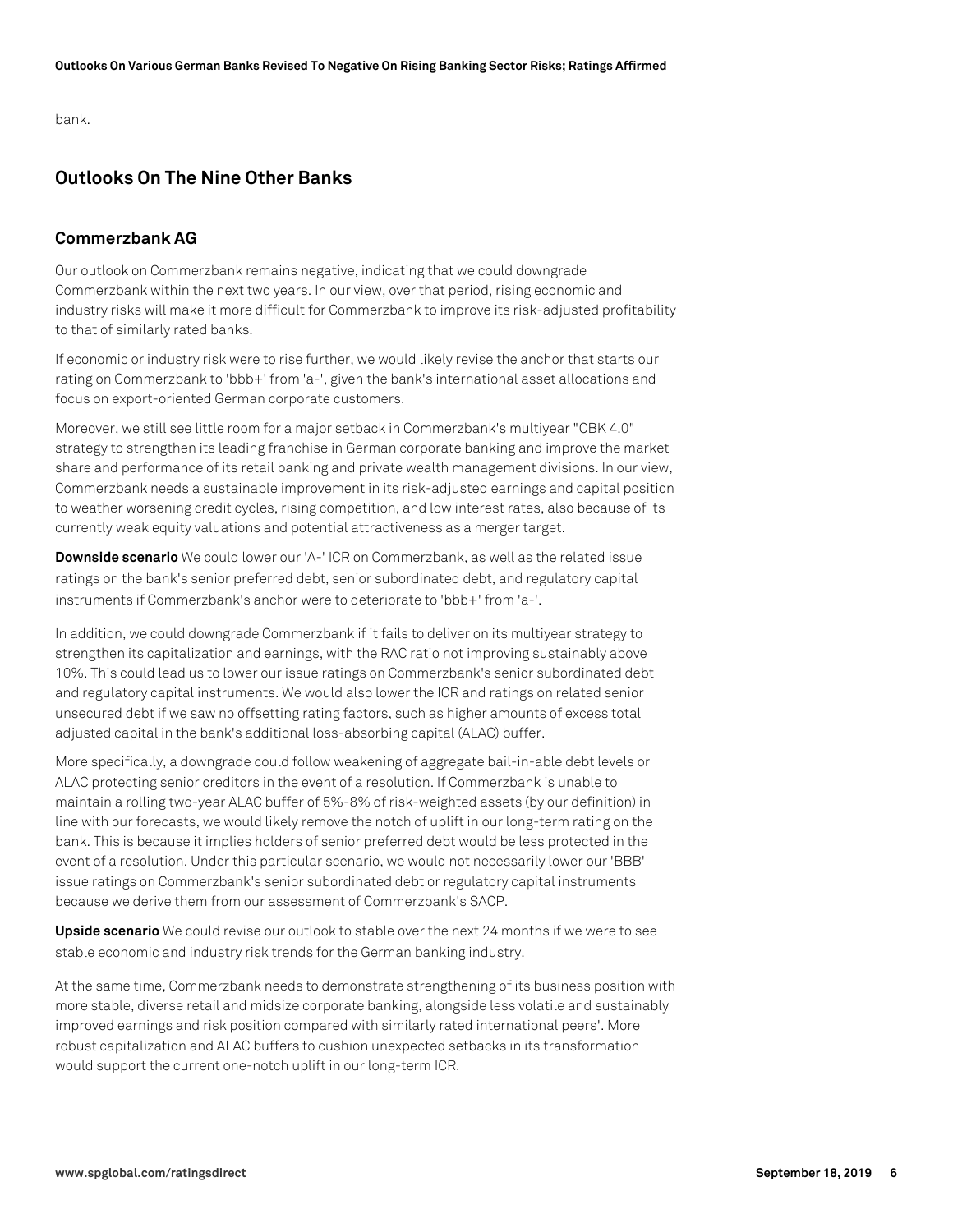### **DVB Bank SE**

Our negative outlook indicates that we could downgrade DVB over the next two years if rising risks for the German banking industry put additional pressure on DVB's restructuring. Also, we consider that DVB's capitalization could decline sharply despite the owner DZ BANK's commitment to absorb losses, or that the links between DVB and DZ BANK could weaken. This could have a negative effect on the amount and timeliness of shareholder support for DVB under stress.

**Downside scenario** We could lower our 'BBB' ICR on DVB over the next 24 months if:

- The anchor were revised downward to 'bbb+' and this is not offset by additional ownership support or substantial progress in DVB's restructuring;
- We anticipated that the profit- and loss-transfer agreement with DZ BANK did not shield DVB's capitalization from erosion beyond our base case. This could happen if DVB used its fund for general banking risk reserves to prevent a net loss in its stand-alone accounts. In particular, we could downgrade DVB if we projected that the RAC ratio was likely to decline to below 4%; or
- We see signs of weakening links between DVB and DZ BANK. Although unlikely, this could be through dilution or sale of DZ BANK's stake in DVB. This could lead us to revise down our view of the bank's group status and lower the ratings by several notches, given the amount of ongoing and extraordinary group support we currently factor into the ratings.

**Upside scenario** We could revise our outlook to stable over the next 24 months if we were to see stable economic and industry risk trends for the German banking industry. Apart from this, uncertainty regarding group support for DVB would need to reduce. This could happen if the profitand loss-transfer agreement shielded DVB's capital against deterioration and potential tail risk from its concentrated loan book. If we saw clear evidence that, under all foreseeable circumstances, DZ BANK would retain ownership of DVB and support its funding and loss-absorption capacity, we would also consider revising the outlook to stable.

# **Volkswagen Bank GmbH**

Our negative outlook on Volkswagen Bank GmbH (VW Bank) indicates the possibility of a downgrade over the next two years, since increasing economic and industry risks for Germany's banking industry are putting additional pressure on VW Bank's risk exposures and risk-adjusted profitability. Moreover, VW Bank has yet not finalized its strategic reorganization within the Volkswagen (VW) group, under which it has much enlarged core businesses. VW Bank now manages VW's European banking activities, which could entail greater economic risks outside German markets.

Nevertheless, we currently consider the rating on VW to be a floor for our rating on VW Bank, as long as the bank remains a core subsidiary.

**Downside scenario** We could lower our 'A-' ICR on VW Bank, as well as the related issue ratings on the bank's senior preferred debt, senior subordinated debt, and regulatory capital instruments if VW Bank's anchor were to deteriorate to 'bbb+' from 'a-'.

**Upside scenario** We could revise our outlook to stable over the next 24 months if we were to see stable economic and industry risk trends for the German banking industry. At the same time, VW Bank needs to demonstrate the strength of its restructured European business model, and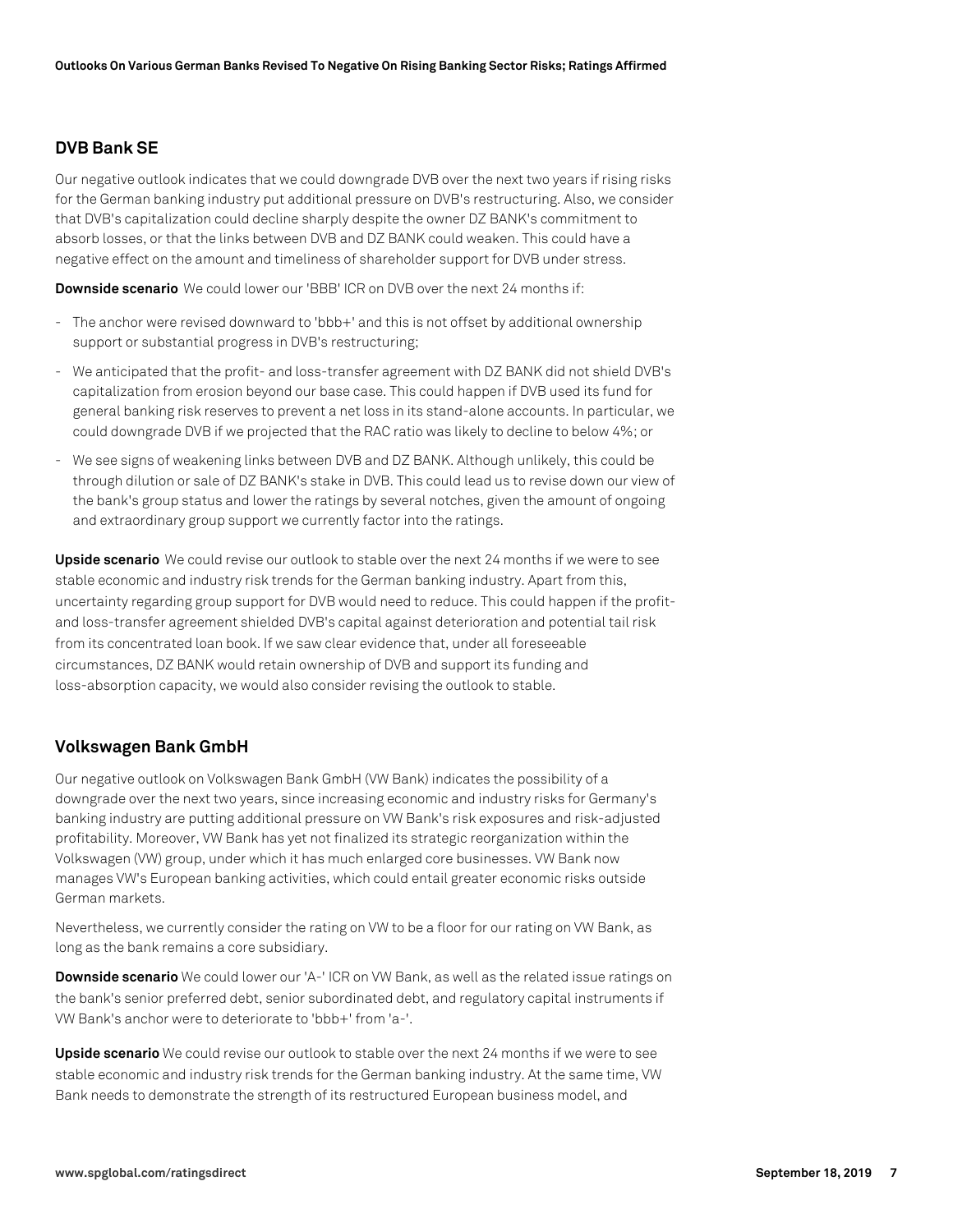maintain superior capitalization to buffer risks.

### **Deutsche Pfandbriefbank AG**

The negative outlook reflects our view of rising economic and industry risks for the German banking sector. We might also lower the ratings within the next two years if Deutsche Pfandbriefbank (PBB) does not sustain strong capitalization, robust asset quality, and risk-adjusted earnings.

**Downside scenario** We might lower our long-term rating on PBB by one notch if we revise downward our anchor for PBB to 'bbb+' from 'a-'. This would reflect our view that PBB's asset quality could weaken and further weigh on its moderate earnings performance, compared with other banks we rate 'A-'. Moreover, we see a risk that our RAC ratio may decline below the 10% threshold supporting our assessment of strong capital and earnings, particularly if PBB were to pursue greater-than-expected credit expansion in a worsening economic cycle. Should PBB's SACP weaken to 'bbb-', we would downgrade its senior preferred debt, senior subordinated debt, and capital instruments.

**Upside scenario** We could revise the outlook to stable if we considered that both economic and industry trends for the German banking sector had stabilized, or PBB improved its earnings and capital position while maintaining favorable asset quality through the cycle. Maintaining a substantial ALAC buffer in the coming years, underpinning the respective two-notch uplift in the rating, would support an outlook revision to stable.

### **UniCredit Bank AG**

The negative outlook indicates that we could lower our ratings on UniCredit Bank over the next 24 months, once the resolution strategy for UniCredit group, including the size and positioning of bail-in buffers, becomes clear. We could also lower the ratings if increased economic or industry risks in Germany materially affect asset quality and does not allow UniCredit Bank to maintain strong capitalization.

**Downside scenario** If we conclude that the resolution approach for UniCredit Group meant a unified, single process involving all entities, this would alter our current view that the prospects of stronger subsidiaries would be markedly different from those of the weaker parent. As a result, we would no longer rate UniCredit Bank above the parent. As a result, we would lower our ratings on the bank by one notch to the level of the group credit profile, all other factors remaining equal.

In addition, if economic or industry risk increases for German banks, we would likely revise down our anchor for UniCredit Bank to 'bbb+' from 'a-'. That could lead us to lower the rating as higher risks in Germany could materially affect UniCredit Bank's asset quality, bringing our RAC ratio for the bank below the 10% threshold commensurate with strong capital and earnings. Further extraordinary capital transfers to other group entities, or stronger credit expansion in a worsening economic cycle, could also weaken the RAC ratio and lead to a downgrade.

We could also lower the ratings if the group's parent UniCredit were downgraded, which we consider unlikely however, given the stable outlook on the group. Despite UniCredit's material exposure to Germany, we do not believe a potential increase of economic risk in Germany could have repercussions on the group's current creditworthiness. We continue to see adverse developments in Italy that could jeopardize the recovery of asset quality and earnings as the main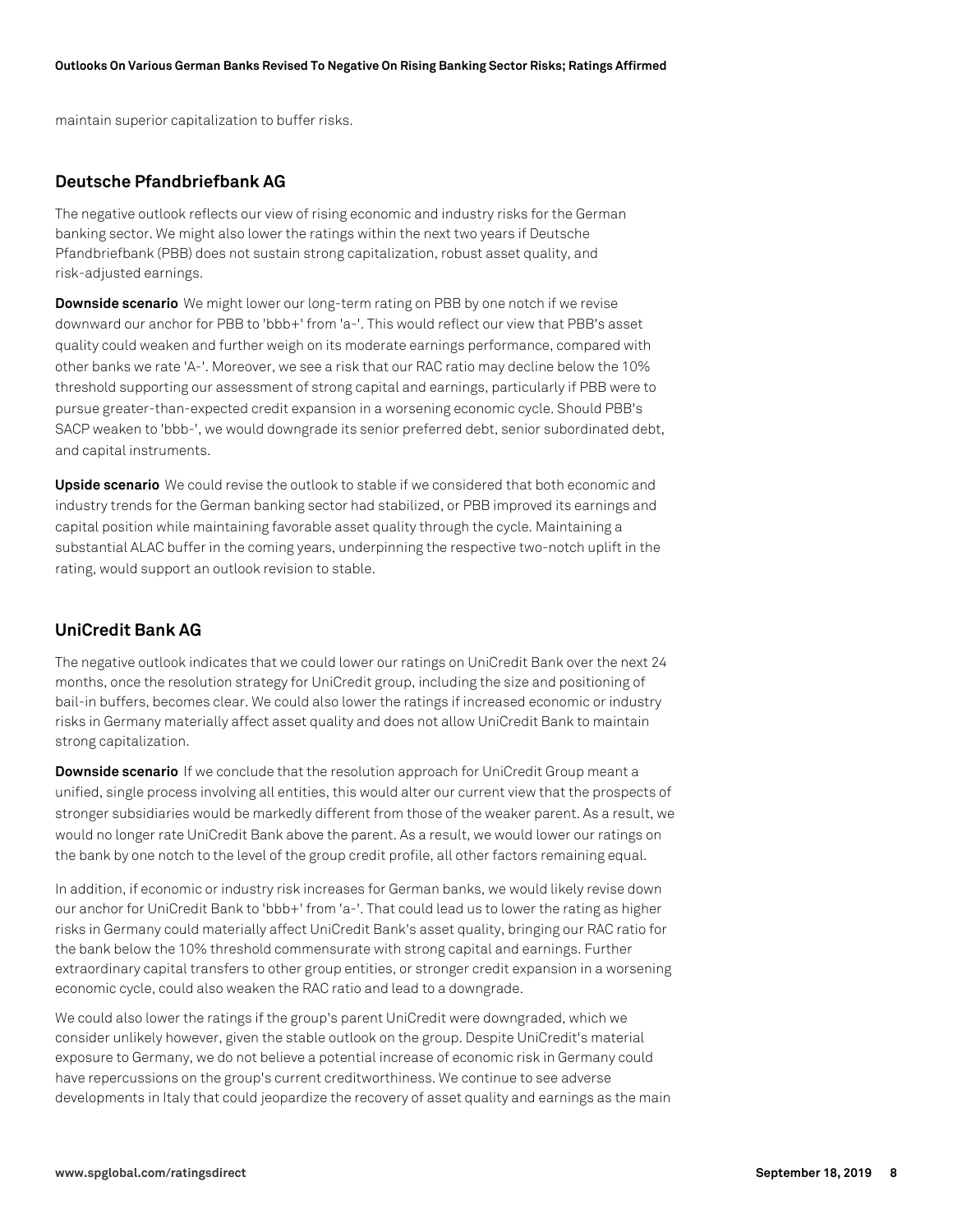#### risk for the group.

We cap our rating on UniCredit Bank at one notch above the GCP, since we believe its creditworthiness would feel the weight of weaker credit quality at the parent and still see uncertainties in the implementation of the group's resolution strategy. A downgrade of UniCredit Bank would result in the downgrade of the bank's senior preferred debt, senior subordinated debt, and junior subordinated instruments.

**Upside scenario** We could revise the outlook to stable if:

- Uncertainties regarding the resolution process were clarified, and it was clear that the SRB would employ separate resolution processes for the subsidiaries and the parent; and
- UniCredit Bank is able to mitigate the effect of the negative trends we currently observe by maintaining favorable asset quality and a RAC ratio sustainably above 10% through the economic cycle.

# **Hamburg Commercial Bank**

The stable outlook on Hamburg Commercial Bank (HCOB) reflects our view that, although the bank's transformation could face increasing economic and competitive headwinds, it will lead to more sustainable and predictable performance over the next two years. We already take these challenges into account in the 'BBB' ICR, so we are unlikely to lower the rating. However, rising economic or industry risks in Germany could lead to a downward revision of the anchor, and also the bank's SACP.

**Downside scenario** Although a change in our anchor for German banks may not, by itself, lead us to lower our ICR on HCOB, we could do so if, at the same time, we observe a marked deterioration in asset quality or significantly increasing risk appetite materializing in higher credit losses than currently anticipated. We could also consider a downgrade if we see uncertainty regarding HCOB's ability to meet the membership terms of the private banks' deposit protection scheme, the transformation resulted in a smaller and more volatile business model than we currently expect, or if we forecast the RAC ratio will fall below 10% for a lengthy period. Weakened capitalization might result, for example, from risk-weighted asset growth outpacing earnings retention or, less likely, from financial damage from litigation with hybrid investors.

**Upside scenario** An upgrade is remote over the outlook horizon, given the negative trends we see for the German banking industry. Nevertheless, should the environment improve, pressure on margins eases, and HCOB shows sustainable progress in revenue generation, cost reduction, and risk-adjusted profitability, we could consider an upgrade. An upgrade would also hinge on the bank's successful transition to the private banks' protection scheme.

#### **Grenke AG**

Our stable outlook on Grenke stems from our view that the firm's profitability is likely to remain higher and more resilient than its German peers', despite the relatively weak economic environment in many of its major markets. This is due in large part to Grenke's pan-European franchise and niche operations in information technology and other small leasing transactions. We assume that Grenke will continue to benefit from its disciplined and superior risk-adjusted pricing, and would temper growth if risk-adjusted pricing became unattractive. We note also Grenke's commitment to maintain very strong capitalization, despite its business growth and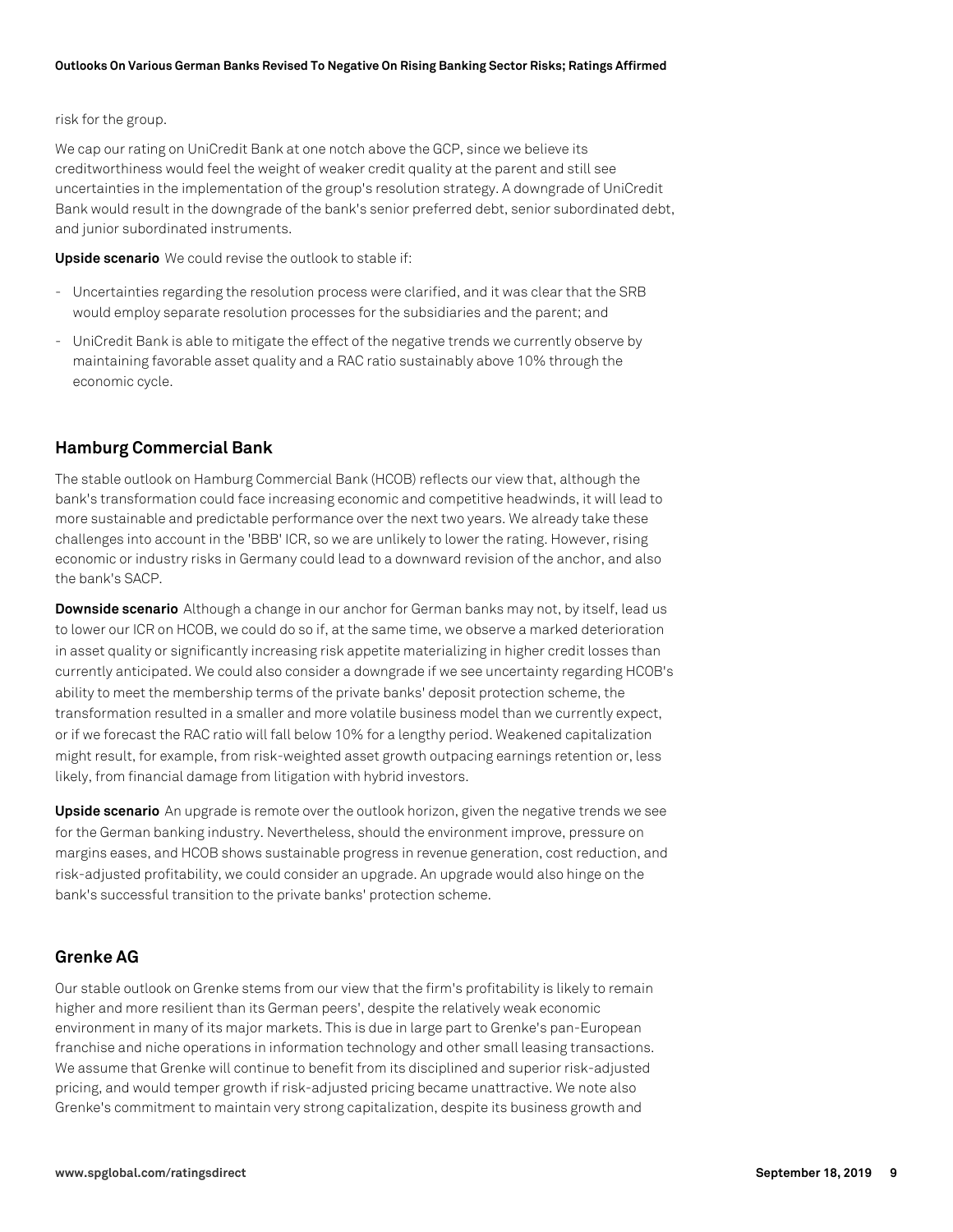increasing economic risks, which requires regular capital injections.

**Downside scenario** We would likely lower the rating if we concluded that the company was not going to take appropriate capital measures to support its strong business growth, resulting in its RAC ratio declining below 15%. In addition, we could downgrade Grenke if we expect deteriorating asset quality, for example due to substantially worsening macroeconomic conditions in its main markets or increased risk appetite.

**Upside scenario** A positive rating action over the next 18#24 months is unlikely given Grenke's comparably small size, niche business model, and material reliance on wholesale funding, which we believe are unlikely to change in the foreseeable future.

#### **S-Finanzgruppe Hessen-Thueringen**

The outlook is stable because we assume continued stability of S-Finanzgruppe Hessen-Thueringen (SFHT)'s group's credit profile, despite the negative economic and industry risk trends we currently observe in Germany. We consider that SHFT's balanced business mix of the savings banks' strong market position in retail banking and Landesbank Hessen-Thüringen Girozentrale (Helaba)'s prudent relationship-based strategy in wholesale banking will largely offset ongoing competitive pressure in low-interest-rate environment.

**Downside scenario** We could lower our ratings on all of SFHT's member banks over the next 24 months, if economic and competitive headwinds weigh more on the group than we currently anticipate. Although unlikely, this might materialize if, for example, there were a substantial and sustained weakening of the savings banks' competitive position or a sharp decline in capitalization.

We could also lower our ratings if we see a material decline in Helaba's asset quality, especially in commercial real estate and corporate finance, implying a less risk-averse stance than currently. Similarly, we might downgrade SFHT if the group materially increased business in foreign markets with much higher economic risk in a worsening credit cycle, or if efficiency ratios decline further under continued pressure on revenues.

**Upside scenario** We regard an upgrade over the next 24 months as unlikely, owing to the ongoing pressure on the group's earnings from low interest rates and signs of economic downturn in Germany and other parts of the world.

### **Wuestenrot Bausparkasse AG**

Our outlook on building-savings bank Wuestenrot Bausparkasse (WBSK) is stable because we consider that increasing earnings contribution from W&W's stronger insurance subgroup will continue to support W&W's aggregate creditworthiness, which we assess at 'a-'. We see WBSK's main bank product as particularly vulnerable to prolonged period of low interest rates, owing to the Bauspar product's option-like features and difficulty to market it in such an environment.

# **Related Criteria**

- General Criteria: Group Rating Methodology, July 1, 2019
- General Criteria: Hybrid Capital: Methodology And Assumptions, July 1, 2019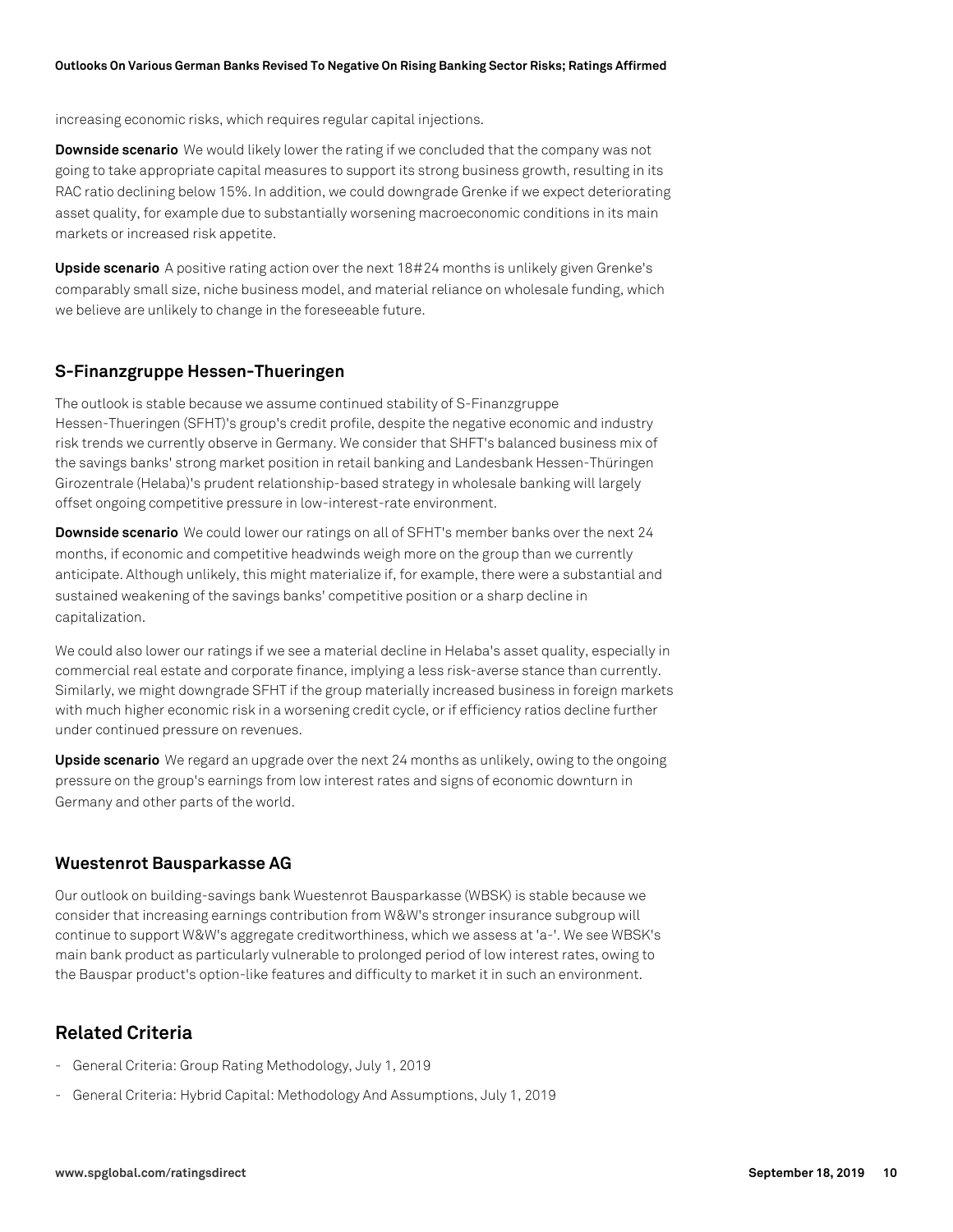#### **Outlooks On Various German Banks Revised To Negative On Rising Banking Sector Risks; Ratings Affirmed**

- General Criteria: Methodology For National And Regional Scale Credit Ratings, June 25, 2018
- Criteria | Financial Institutions | General: Methodology For Assigning Financial Institution Resolution Counterparty Ratings, April 19, 2018
- Criteria | Financial Institutions | General: Risk-Adjusted Capital Framework Methodology, July 20, 2017
- General Criteria: Methodology For Linking Long-Term And Short-Term Ratings, April 7, 2017
- General Criteria: Guarantee Criteria, Oct. 21, 2016
- Criteria | Financial Institutions | Banks: Bank Rating Methodology And Assumptions: Additional Loss-Absorbing Capacity, April 27, 2015
- General Criteria: Rating Government-Related Entities: Methodology And Assumptions, March 25, 2015
- General Criteria: Principles For Rating Debt Issues Based On Imputed Promises, Dec. 19, 2014
- General Criteria: Ratings Above The Sovereign--Corporate And Government Ratings: Methodology And Assumptions, Nov. 19, 2013
- Criteria | Financial Institutions | Banks: Assessing Bank Branch Creditworthiness, Oct. 14, 2013
- Criteria | Financial Institutions | Banks: Quantitative Metrics For Rating Banks Globally: Methodology And Assumptions, July 17, 2013
- Criteria | Financial Institutions | Banks: Banking Industry Country Risk Assessment Methodology And Assumptions, Nov. 9, 2011
- Criteria | Financial Institutions | Banks: Banks: Rating Methodology And Assumptions, Nov. 9, 2011
- Criteria | Financial Institutions | Banks: Banking Industry Country Risk Assessment Methodology And Assumptions, Nov. 9, 2011
- General Criteria: Use Of CreditWatch And Outlooks, Sept. 14, 2009
- Criteria | Financial Institutions | Banks: Commercial Paper I: Banks, March 23, 2004

# **Related Research**

- New ECB Stimulus Package Is Likely To Keep Interest Rates Low Through 2023, Sept. 13, 2019
- Banking Industry Country Risk Assessment Update: August 2019, Aug. 27, 2019
- ECB Stimulus Signal Is Good For Growth, Bad For Bank Profits, July 26, 2019
- Global Banks Midyear 2019 Outlook: Low For Longer And Digital Prompt Further Rethink, July 11, 2019
- Tech Disruption In Retail Banking: German Banks Have Little Time For Digital Catch-Up, May 14, 2019
- Germany 'AAA/A-1+' Ratings Affirmed; Outlook Stable, April 12, 2019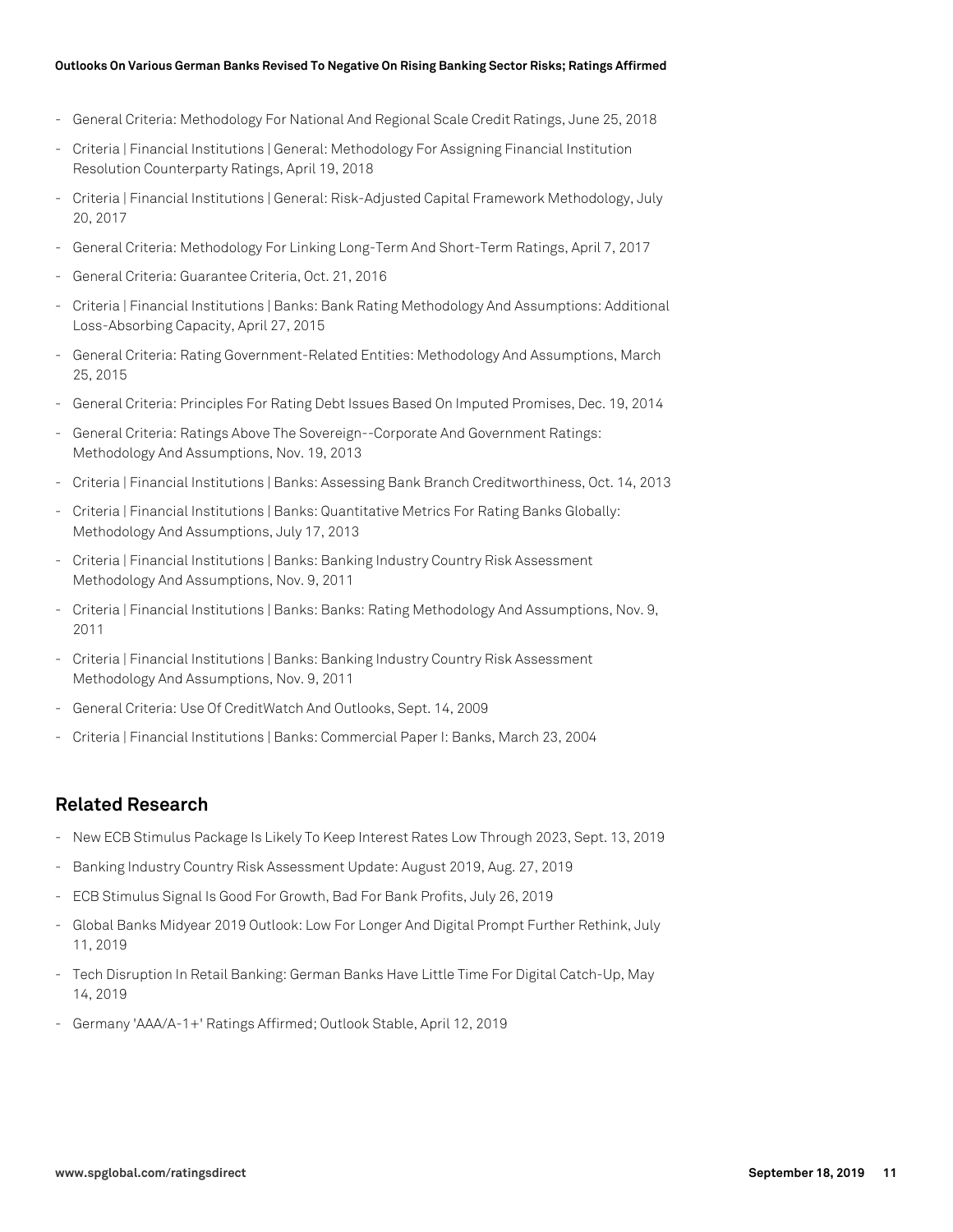# **BICRA Score Snapshot\***

#### **Germany**

|                            | To                | From              |
|----------------------------|-------------------|-------------------|
| <b>BICRA</b> Group         | 2                 | 2                 |
| Fconomic risk              | 1                 |                   |
| Economic resilience        | Very low risk     | Very low risk     |
| Economic imbalances        | Very low risk     | Very low risk     |
| Credit risk in the economy | Low risk          | Low risk          |
| Trend                      | Negative          | Stable            |
| Industry risk              | 3                 | 3                 |
| Institutional framework    | Intermediate risk | Intermediate risk |
| Competitive dynamics       | Intermediate risk | Intermediate risk |
| Systemwide funding         | Very low risk     | Very low risk     |
| Trend                      | Negative          | Stable            |

\*Banking Industry Country Risk Assessment (BICRA) economic risk and industry risk scores are on a scale from 1 (lowest risk) to 10 (highest risk). For more details on our BICRA scores on banking industries across the globe, please see "Banking Industry Country Risk Assessment Update," published monthly on RatingsDirect.

# **Ratings List**

| <b>Ratings Affirmed</b>                                                      |                   |                    |
|------------------------------------------------------------------------------|-------------------|--------------------|
| <b>Commerzbank AG</b>                                                        |                   |                    |
| Issuer Credit Rating                                                         | A-/Negative/A-2   |                    |
| <b>Resolution Counterparty Rating</b>                                        | $A/--(A-1)$       |                    |
| ********** Cooperative Banking Sector Germany (All Core Entities)* ********* |                   |                    |
| <b>Ratings Affirmed</b>                                                      |                   |                    |
| <b>DVB Bank SE</b>                                                           |                   |                    |
| Issuer Credit Rating                                                         | BBB/Negative/A-2  |                    |
| <b>Ratings Affirmed; Outlook Action</b>                                      |                   |                    |
|                                                                              | To                | From               |
| Deutsche Apotheker- und Aerztebank eG                                        |                   |                    |
| DZ PRIVATBANK S.A.                                                           |                   |                    |
| DZ HYP AG                                                                    |                   |                    |
| DZ BANK AG Deutsche Zentral-Genossenschaftsbank                              |                   |                    |
| Issuer Credit Rating                                                         | AA-/Negative/A-1+ | $AA$ -/Stable/A-1+ |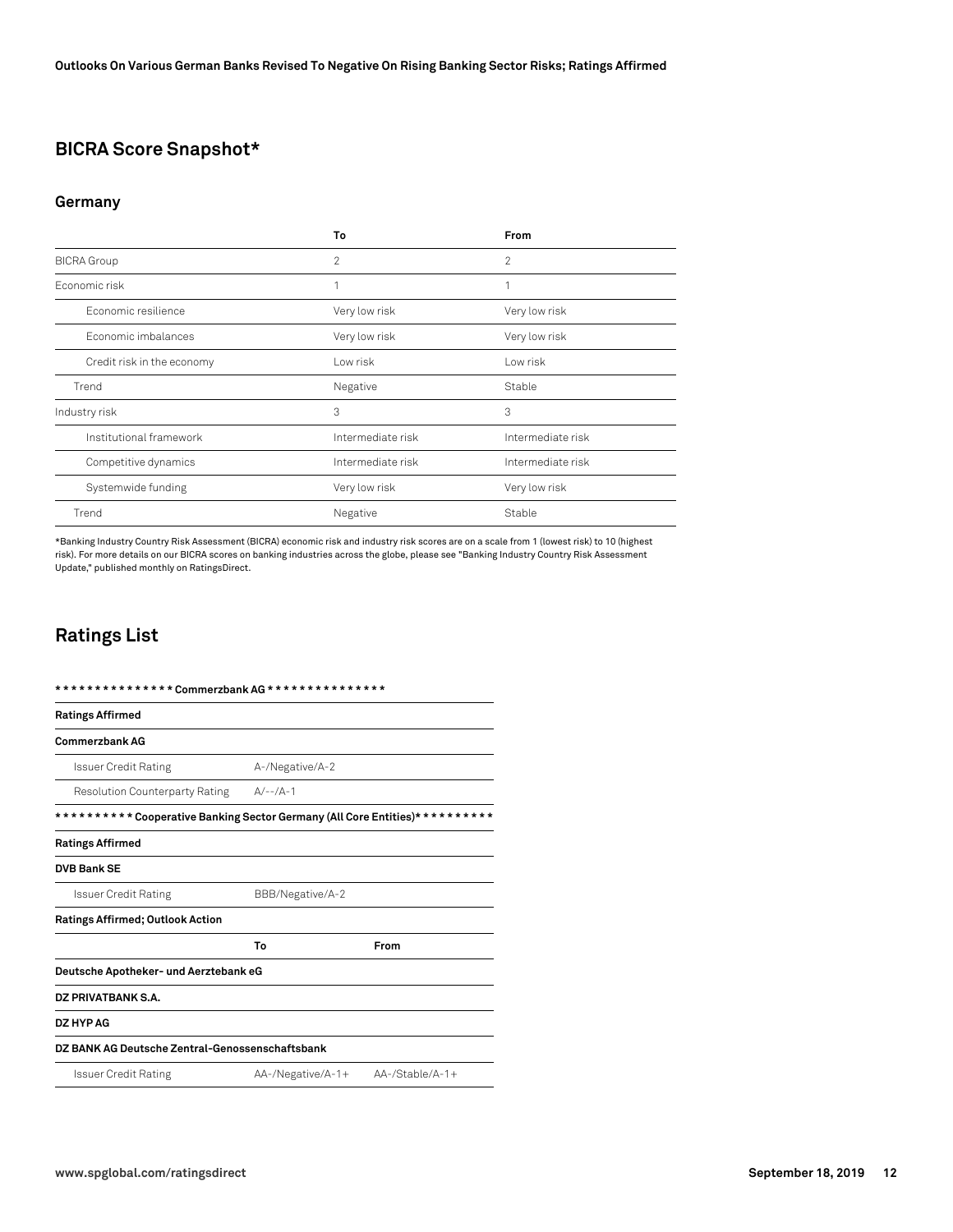#### **R+V Versicherung AG**

| <b>KRAVAG-LOGISTIC Versicherungs AG</b>                                |                   |               |
|------------------------------------------------------------------------|-------------------|---------------|
| Issuer Credit Rating                                                   |                   |               |
| Local Currency                                                         | AA-/Negative/--   | AA-/Stable/-- |
| Financial Strength Rating                                              |                   |               |
| Local Currency                                                         | AA-/Negative/--   | AA-/Stable/-- |
| *********** * Deutsche Pfandbriefbank AG ************                  |                   |               |
| Ratings Affirmed                                                       |                   |               |
| <b>Deutsche Pfandbriefbank AG</b>                                      |                   |               |
| <b>Issuer Credit Rating</b>                                            | A-/Negative/A-2   |               |
| <b>Resolution Counterparty Rating</b>                                  | $A/-- /A-1$       |               |
| ***********S-Finanzgruppe Hessen-Thueringen (All Core Banks)********** |                   |               |
| Ratings Affirmed                                                       |                   |               |
| Issuer Credit Rating                                                   | A/Stable/A-1      |               |
| Ratings Affirmed; Outlook Action                                       |                   |               |
|                                                                        | To                | From          |
| DekaBank Deutsche Girozentrale                                         |                   |               |
| Issuer Credit Rating                                                   | A+/Negative/A-1   | A+/Stable/A-1 |
|                                                                        |                   |               |
| <b>Ratings Affirmed</b>                                                |                   |               |
| <b>Grenke AG</b>                                                       |                   |               |
| <b>Issuer Credit Rating</b>                                            | BBB+/Stable/A-2   |               |
|                                                                        |                   |               |
| Ratings Affirmed                                                       |                   |               |
| <b>Hamburg Commercial Bank AG</b>                                      |                   |               |
| <b>Issuer Credit Rating</b>                                            | BBB/Stable/A-2    |               |
| <b>Resolution Counterparty Rating</b>                                  | $BBB+/--/A-2$     |               |
|                                                                        |                   |               |
| Ratings Affirmed                                                       |                   |               |
| <b>UniCredit Bank AG</b>                                               |                   |               |
| <b>Issuer Credit Rating</b>                                            | BBB+/Negative/A-2 |               |
| Resolution Counterparty Rating                                         | $A-/--/A-2$       |               |
| UniCredit SpA                                                          |                   |               |
| <b>Issuer Credit Rating</b>                                            | BBB/Stable/A-2    |               |
| Certificate Of Deposit                                                 |                   |               |
| Foreign Currency                                                       | BBB/A-2           |               |
| Local Currency                                                         | <b>BBB</b>        |               |
| Resolution Counterparty Rating                                         | BBB+/--/A-2       |               |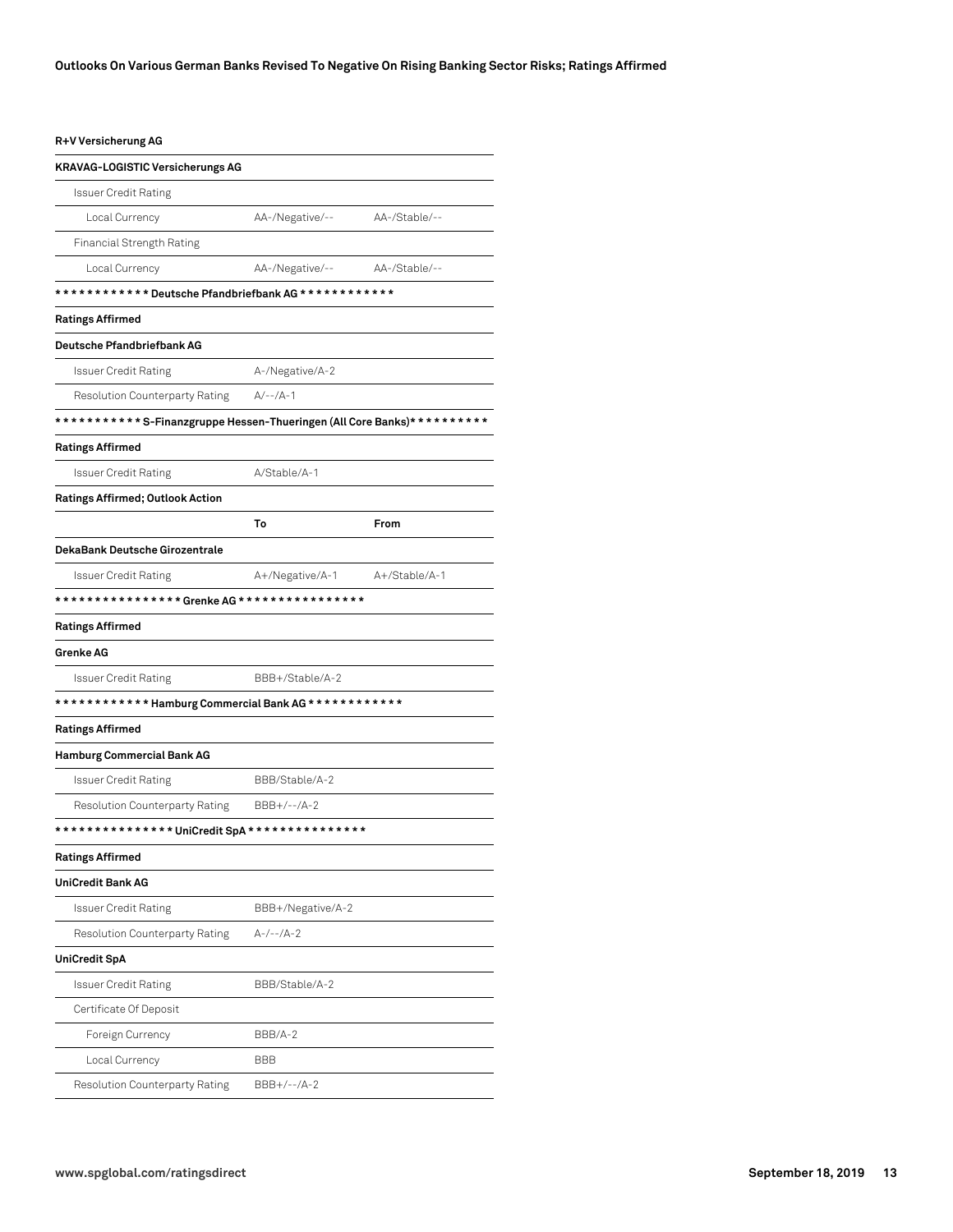**\* \* \* \* \* \* \* \* \* \* \* \* \* \* \* Volkswagen AG \* \* \* \* \* \* \* \* \* \* \* \* \* \* \***

| <b>Ratings Affirmed</b>             |                                                        |
|-------------------------------------|--------------------------------------------------------|
| Volkswagen Bank GmbH                |                                                        |
| <b>Issuer Credit Rating</b>         | A-/Negative/A-2                                        |
| <b>Volkswagen Finans Sverige AB</b> |                                                        |
| Issuer Credit Rating                |                                                        |
| Nordic Regional Scale               | $-$ -/--/K-1                                           |
|                                     | ********** Wuestenrot & Wuerttembergische AG********** |
| <b>Ratings Affirmed</b>             |                                                        |
| Wuestenrot Bausparkasse AG          |                                                        |
| Issuer Credit Rating                | A-/Stable/A-1                                          |
|                                     |                                                        |

N.B.--This list does not include all the ratings affected. For a full list of the cooperative bank entities, see "Cooperative Banking Sector," Feb. 4, 2019. For a full list of savings bank, "S-Finanzgruppe Hessen-Thueringen Outlook Revised To Stable From Positive On Weaker Capital Forecast; Affirmed At 'A/A-1'," Aug. 14, 2019.

Certain terms used in this report, particularly certain adjectives used to express our view on rating relevant factors, have specific meanings ascribed to them in our criteria, and should therefore be read in conjunction with such criteria. Please see Ratings Criteria at www.standardandpoors.com for further information. Complete ratings information is available to subscribers of RatingsDirect at www.capitaliq.com. All ratings affected by this rating action can be found on S&P Global Ratings' public website at www.standardandpoors.com. Use the Ratings search box located in the left column. Alternatively, call one of the following S&P Global Ratings numbers: Client Support Europe (44) 20-7176-7176; London Press Office (44) 20-7176-3605; Paris (33) 1-4420-6708; Frankfurt (49) 69-33-999-225; Stockholm (46) 8-440-5914; or Moscow 7 (495) 783-4009.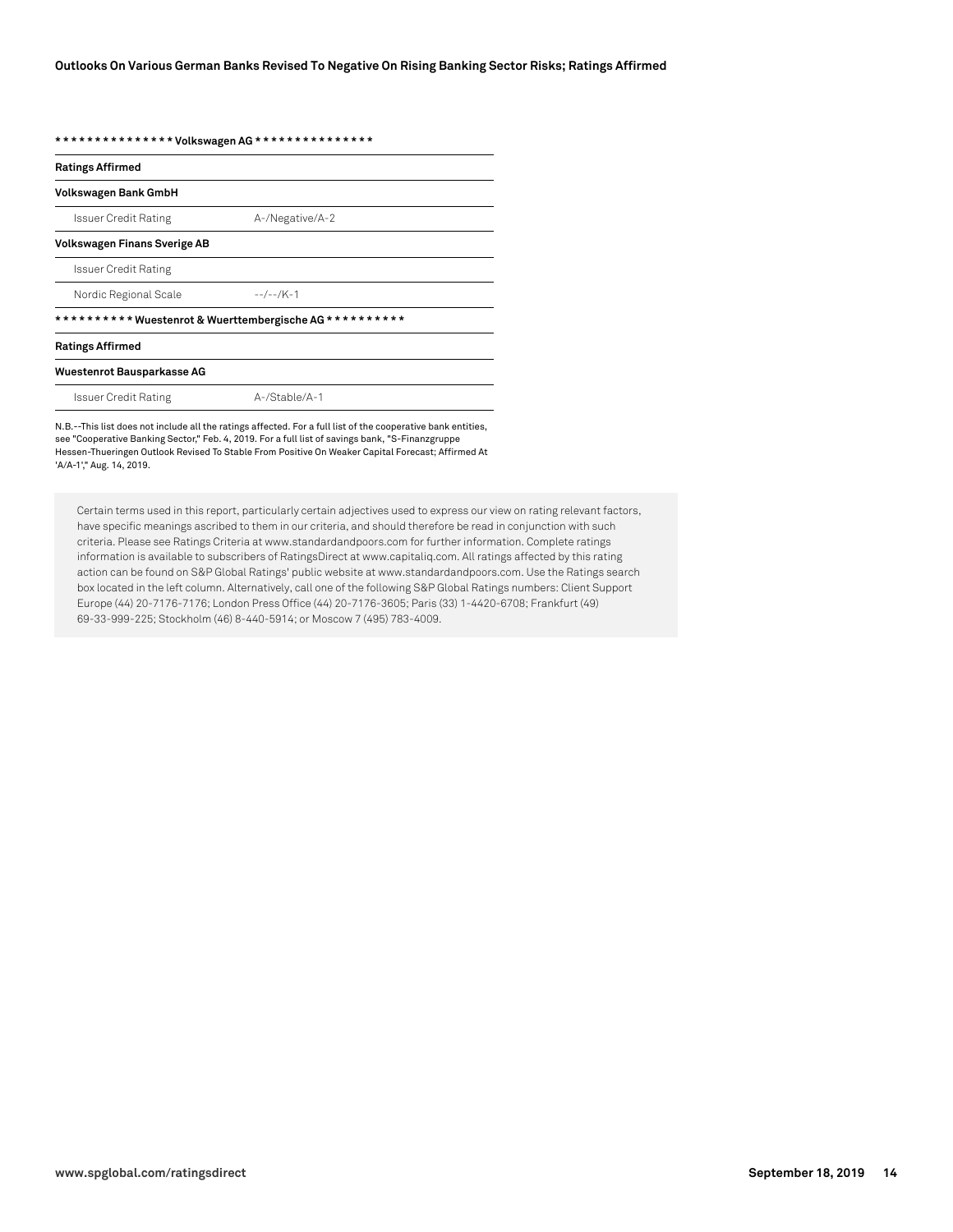# **Contact List**

#### **PRIMARY CREDIT ANALYST PRIMARY CREDIT ANALYST PRIMARY CREDIT ANALYST**

**Felix Winnekens** Frankfurt (49) 69-33-999-245 [felix.winnekens@spglobal.com](mailto: felix.winnekens@spglobal.com)

#### **PRIMARY CREDIT ANALYST SECONDARY CONTACT SECONDARY CONTACT**

**Benjamin Heinrich, CFA, FRM** Frankfurt + 49 693 399 9167 [benjamin.heinrich@spglobal.com](mailto: benjamin.heinrich@spglobal.com)

#### **SECONDARY CONTACT**

**Markus W Schmaus** Frankfurt (49) 69-33-999-155 [markus.schmaus@spglobal.com](mailto: markus.schmaus@spglobal.com)

**Harm Semder** Frankfurt (49) 69-33-999-158 [harm.semder@spglobal.com](mailto: harm.semder@spglobal.com)

**Bernd Ackermann** Frankfurt (49) 69-33-999-153 [bernd.ackermann@spglobal.com](mailto: bernd.ackermann@spglobal.com)

**Heiko Verhaag, CFA, FRM** Frankfurt (49) 69-33-999-215 [heiko.verhaag@spglobal.com](mailto: heiko.verhaag@spglobal.com)

**Giles Edwards** London (44) 20-7176-7014 [giles.edwards@spglobal.com](mailto: giles.edwards@spglobal.com)